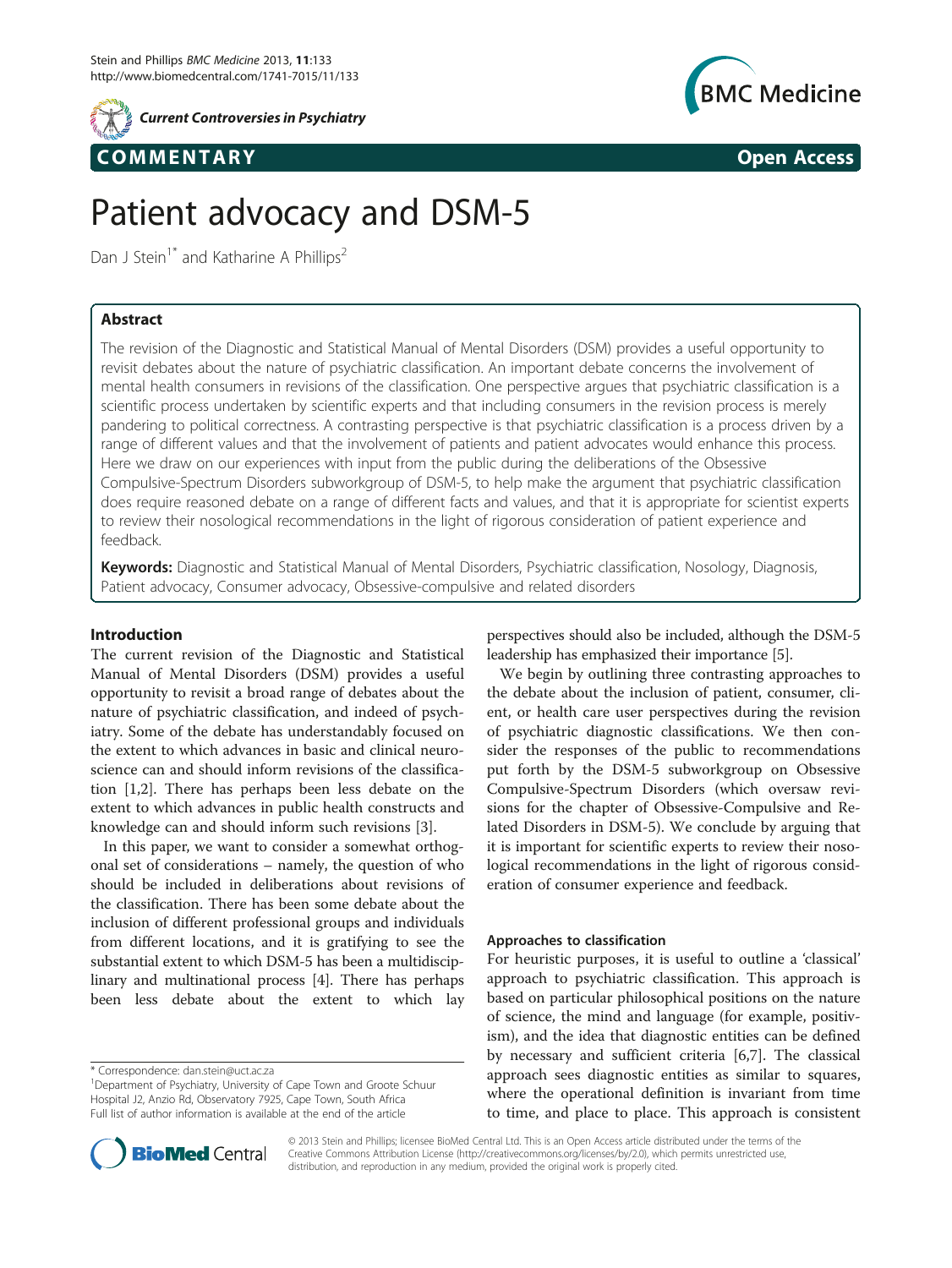with the view that science is a process of obtaining data from observations of the world and of developing laws that describe the relationships between such data.

According to this view, the most relevant people to consult when revising a diagnostic category are those who are scientific experts in the relevant area. Scientific experts are familiar with, or have generated, the relevant data which speak to the optimal diagnostic criteria. Over time, the diagnostic criteria more closely approximate the true nature of the relevant entity. Increasingly, the hope is stated that the diagnostic criteria will include particular biomarkers [[1\]](#page-3-0).

For heuristic purposes, it is useful to also outline a 'critical' approach to psychiatric classification. This approach is based on philosophical positions on the nature of science, the mind and language which contrast with the classical ones (for example, hermeneuticism), and the idea that psychiatric entities reflect the values of classifiers [[6,7\]](#page-3-0). The critical approach sees diagnostic entities as similar to weeds, which are defined differently by different classifiers from time to time and from place to place. This approach is consistent with the view that science, and particularly social science, is a social process which involves participation in the world and an understanding of human activities.

According to this view, the question of whom to include when revising a psychiatric classification is crucially important. Different classifiers may bring to bear different sets of expertise and different kinds of values. It may, therefore, be relevant to include in the process not only a range of professionals, but also those to whom the classification will be applied. Terms such as patients, clients, health care users, and consumers each convey their own set of values, but for simplicity's sake we use 'patients' here.

An integrative perspective is a third approach, which relies on philosophical constructs that draw on both the classical and critical positions. This approach holds that categories reflect both human practices as well as real underlying structures and mechanisms. Weeds, for example, are plants that are not wanted by gardeners, and they also have typical characteristics (such as smothering other plants). While psychiatric classification requires the weighing of a range of facts and values, this can be done in a reasonable way, so that advances in the nosology are possible [[6](#page-3-0),[7\]](#page-3-0).

According to the integrative view, it is important to consider a range of relevant facts and values when revising the psychiatric nosology. Diagnostic entities should have both clinical utility and diagnostic validity, and over time we can develop categories with greater utility and validity. While considerations about clinical utility and diagnostic validity are ultimately weighed by scientific experts, this weighing should include a rigorous knowledge and understanding of patients' experience. We consider the integrative perspective the most valuable, and we next draw on experiences during the development of DSM-5 that reflect this view.

# Getting input on obsessive-compulsive and related disorders

The DSM-5 development process differed substantially from the development of prior editions of DSM in a number of ways. One of the most notable differences was the extensive feedback that was solicited from the public regarding proposed changes to DSM-IV. This effort was facilitated by the availability of the internet, which was not yet widely available when DSM-IV was developed during the early 1990s. Changes proposed for DSM-5 by the various workgroups were posted three times on the DSM-5 website in order to solicit input from a broad range of individuals. The first posting alone received nearly 40 million hits and more than 8,000 comments from professionals, consumers, and interested individuals [\[5\]](#page-3-0).

Our DSM-5 subworkgroup on Obsessive-Compulsive Spectrum Disorders pondered a range of questions about the optimal classification of these conditions. A first question was whether DSM-5 should include a separate section on obsessive-compulsive and related disorders. A second question was whether new entities such as hoarding disorder and excoriation (skin picking) disorder, which were not included in prior editions of DSM, should be included in this section. A third question concerned whether some entities, such as trichotillomania, should have a different name. A fourth question concerned the optimal diagnostic criteria for entities in this section.

Our subworkgroup reviewed the literature on obsessivecompulsive and related disorders [\[8\]](#page-3-0), and concluded that there was sufficient scientific evidence to support the utility and validity of this construct, which has been widely adopted by the field for more than a decade. At the same time, our review of the literature on anxiety disorders and obsessive-compulsive disorder suggested that there was considerable overlap between these sets of conditions [[9](#page-3-0)]. The final recommendation of our subworkgroup was that anxiety disorders and the new chapter of obsessivecompulsive and related disorders should be placed next to each other in the nomenclature in order to emphasize the close relationship between some of the disorders in these two chapters - for example, between body dysmorphic disorder and social anxiety disorder (social phobia) [\[10\]](#page-3-0).

There was considerable feedback from the public, via the internet postings, on this question. Patient advocates for Tourette's Disorder were concerned about the possibility that Tourette's Disorder would be classified in the anxiety disorders' chapter or the obsessive-compulsive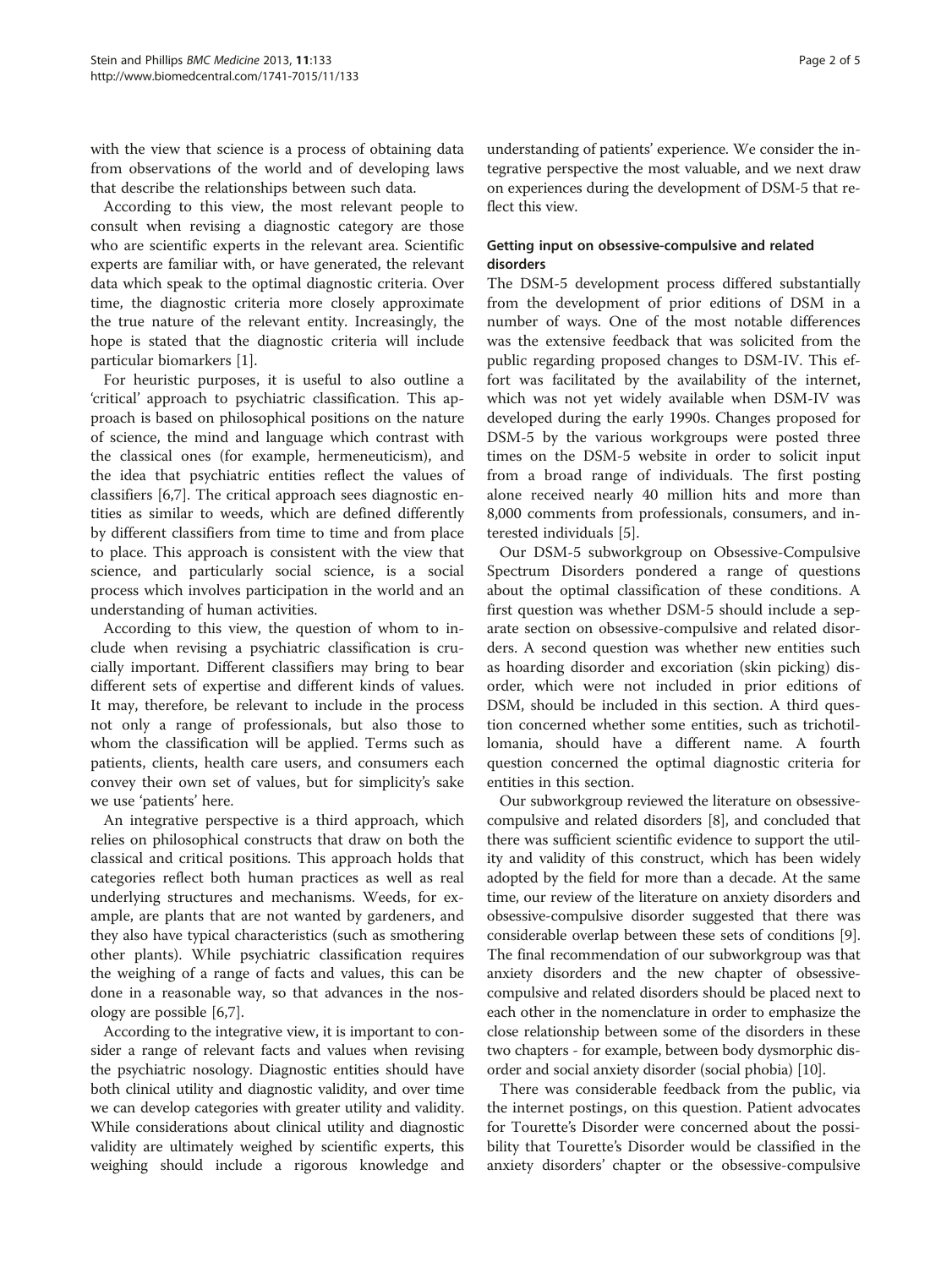and related disorders' chapter. They argued that it was important that Tourettte's Disorder be seen as a neurodevelopmental condition, and that it, therefore, fit best into the new chapter of neurodevelopmental disorders. Patient advocates for trichotillomania and skin picking disorder were concerned that if these disorders were classified alongside obsessive-compulsive disorder, patients might receive inappropriate treatment.

In considering these viewpoints, our subworkgroup noted that there were both overlaps and distinctions between OCD and a range of other putative obsessivecompulsive and related disorders, and that this was the case in other DSM-5 chapters as well. We also noted that a tic specifier for obsessive-compulsive disorder was important, as OCD patients with tics have particular clinical characteristics, and that adding a tic specifier to obsessive-compulsive disorder would emphasize the clinically important relationship between tic disorders and OCD [\[11](#page-3-0)]. Finally, our subworkgroup noted that it would be important to use the DSM-5 text to emphasize to readers how disorders in the chapters on obsessivecompulsive and related disorders had both similarities and differences.

Our subworkgroup reviewed the literature on hoarding disorder and excoriation (skin picking) disorder [\[12,13](#page-3-0)] and concluded that there was sufficient scientific evidence to support the utility and validity of these diagnostic entities. (We should note that all changes proposed by the subworkgroup received extensive review by other DSM-5 committees to ensure that the proposed changes had adequate scientific support, as changes for DSM-5 were heavily based upon available scientific evidence.) There was again considerable feedback from the public, including members of the Trichotillomania Learning Center, on these questions. In particular, hundreds of patients and patient advocates commented that excoriation (skin picking) disorder and hoarding disorder should be included in the nomenclature. Such feedback usefully complemented available scientific data in emphasizing the clinical importance and the clinical utility of these diagnostic entities.

Our subworkgroup carefully considered whether the term 'trichotillomania', which was used in DSM-IV, was an optimal name for this condition. We noted the concerns of some patient advocates that 'mania' could be perceived as pejorative and inaccurate. At the same time, we noted the concerns of other patient advocates that the alternative term 'hair pulling disorder', because of its somewhat colloquial nature, could possibly detract from the disorder's medical significance. Our subworkgroup also took into account the view that a change in name could lead to confusion in the scientific literature. Our subworkgroup, therefore, recommended a compromise name: 'trichotillomania (hair pulling disorder)'. A similar set of considerations led to the choice of the term

'excoriation (skin picking) disorder'. Our subworkgroup considered the scientific literature on diagnostic criteria for the various entities in the chapter on obsessivecompulsive and related disorders. We noted, for example, that the criteria for trichotillomania were based on the notion that this was an impulse control disorder, and that a sizeable minority of patients with distressing/ impairing and chronic hair-pulling did not demonstrate all of the DSM-IV criteria. Comments on the website strongly agreed with our subworkgroup's recommendation to change the problematic criteria; this change was also supported by a study sponsored by the subworkgroup that tested alternative criteria [\[14\]](#page-3-0).

In summary, feedback from patients and patient advocates played a useful role in influencing some of our subworkgroup recommendations for the DSM-5 section on obsessive-compulsive and related disorders. This feedback complemented and, in some cases, reinforced the value of recommendations that were based on the scientific literature. Perhaps the most helpful impact of this feedback was support from many individuals who suffered from excoriation (skin picking) disorder to add this condition to DSM-5; this input usefully supported the view that the available scientific data were sufficient to add this disorder to DSM-5. This feedback was also helpful in assisting our subworkgroup with making recommendations for which no scientific data were available on which to base a recommendation (such as the best name for trichotillomania).

## Conclusion

Our view, consistent with the integrative position, is that psychiatric classification requires reasoned debate on a range of different facts and values, and that it is, therefore, appropriate for scientific experts to review their evidence-based nosological recommendations in the light of rigorous consideration of patient experience and feedback. Given the complexity of defining psychiatric disorders and their boundaries [\[15,16\]](#page-3-0), any particular approach to the nosology has both pros and cons [\[17](#page-4-0)], and reaching an optimal solution is enhanced by carefully considering a broad range of perspectives [\[18\]](#page-4-0), including the views of patients and patient advocates [\[19](#page-4-0)].

It is notable that previous authorities have differed considerably about the importance of including patients in the process of revising psychiatric classifications [[20,21\]](#page-4-0). Such disagreement perhaps reflects differences on which values to emphasize during the process of classification revision [\[22,23](#page-4-0)]. Nevertheless, it does appear that there is growing consensus among nosologists, clinicians, and researchers that psychiatric diagnosis and treatment is necessarily dependent on first-person accounts of subjective experience [[24-26\]](#page-4-0), that understanding and appreciating individual voices and variations is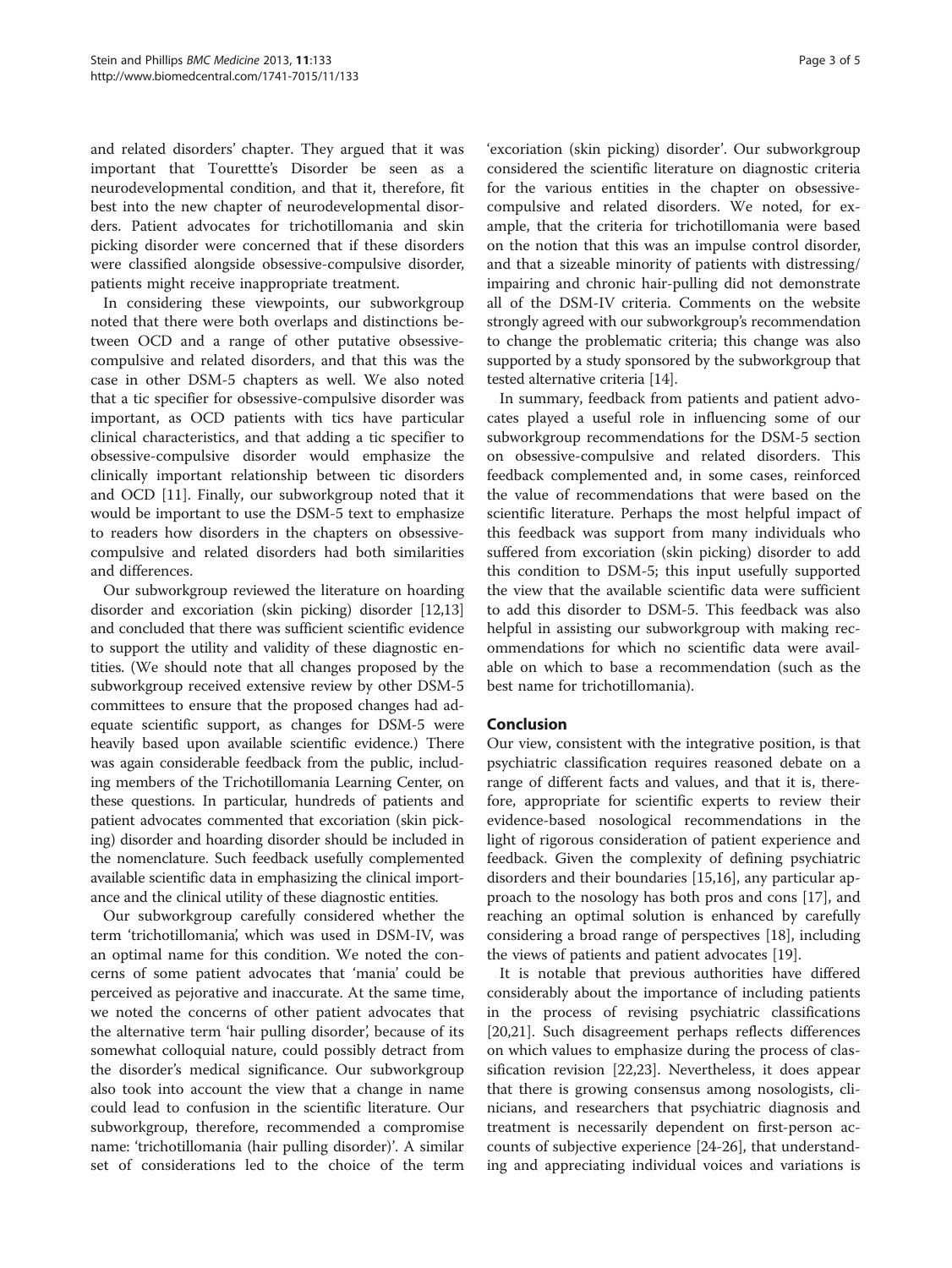<span id="page-3-0"></span>crucial [[27](#page-4-0)], and that it is important to include people with or in recovery from mental illness as collaborators in clinical and research processes [[28\]](#page-4-0).

That said, there is a dearth of data on questions such as whether patient involvement in developing healthcare policy and research, clinical practice guidelines and patient information material is, in fact, helpful, and rigorous study of such involvement is needed [[29\]](#page-4-0). Similarly, while different models of patient involvement in nosology have been proposed and developed [[30](#page-4-0)], much additional work is needed to compare carefully such models and their impacts. Furthermore, it needs to be kept in mind that even if a diagnostic system incorporates patient perspectives, assessment and intervention should proceed with appropriate care in order to diminish stigma [\[31,32\]](#page-4-0).

Our hope is that the addition of a chapter on obsessivecompulsive and related disorders, including hoarding disorder and excoriation (skin picking) disorder, has more pros than cons and will be useful for individuals living with these conditions, and for their care. The DSM-5 development process had very rigorous guidelines and criteria for adding new disorders to DSM-5; enough scientific evidence was available on both conditions to support their addition to DSM-5. However, the input of patients and patient advocates usefully highlighted and supported the clinical importance of adding these disorders to the nomenclature.

Our hope also is that the diagnostic criteria for these entities, and all of those in the chapter of obsessivecompulsive and related disorders, are as optimal as possible. Many patients and patient advocates were supportive of the changes that we proposed and that were ultimately accepted during the extensive review process of workgroup proposals. This is reassuring, as patients have an intimate knowledge of the experience of suffering from particular disorders, and so may well be able to shed useful light on particular diagnostic criteria. Further editions of DSM should continue to encourage feedback from the public, and scientific experts should continue to pay close attention to this valuable input as they develop their recommendations.

#### Competing interests

DJS has received research grants and/or consultancy honoraria from Abbott, Astrazeneca, Biocodex, Eli-Lilly, GlaxoSmithKline, Jazz Pharmaceuticals, Johnson & Johnson, Lundbeck, Orion, Pfizer, Pharmacia, Roche, Servier, Solvay, Sumitomo, Takeda, Tikvah, and Wyeth. Katharine A. Phillips Financial Disclosure includes receipt of salary and/or research support in the past 12 months from the National Institute of Mental Health (salary and research funding), Forest Laboratories (medication only for a study sponsored and funded by the National Institute of Mental Health) and Transcept Pharmaceuticals (research funding). Katherine A Phillips provided Consulting for Janssen Research and Development and received honoraria, royalties, or travel reimbursement from Oxford University Press, Guilford Press, Merck Manual (future) and Up to Date (future). She also received speaking or grant reviewing honoraria and/or travel reimbursement from academic and federal

#### Authors' information

DJS served as Chair of the DSM-5 subworkgroup on obsessive-compulsive spectrum disorders. KAP served as Chair of the DSM-5 workgroup on anxiety, obsessive-compulsive spectrum, posttraumatic and dissociative disorders.

#### **Acknowledgments**

We wish to thank the Trichotillomania Learning Center (TLC) and its Scientific Advisory Board for their input during the development of the DSM-5 chapter on obsessive-compulsive and related disorders. DJS is supported by the Medical Research Council of South Africa.

#### Author details

<sup>1</sup>Department of Psychiatry, University of Cape Town and Groote Schuur Hospital J2, Anzio Rd, Observatory 7925, Cape Town, South Africa. <sup>2</sup>Rhode Island Hospital and the Department of Psychiatry and Human Behavior, Alpert Medical School of Brown University, Coro Center West, Suite 2.030, 1 Hoppin Street, Providence, RI 02903, USA.

#### Received: 8 May 2013 Accepted: 8 May 2013 Published: 17 May 2013

#### References

- 1. Hyman SE: Can neuroscience be integrated into the DSM-V? Nature Rev Neurosci 2007, 8:725–32.
- Kupfer DJ, Regier DA: Neuroscience, clinical evidence, and the future of psychiatric classification in dsm-5. Am J Psychiatry 2011, 168:672–674.
- 3. Stein DJ, Lund C, Nesse RM: Classification systems in psychiatry: diagnosis and global mental health in the time of DSM-5 and ICD-11. Curr Opin Psychiatry 2013.
- 4. Regier DA, Narrow WE, Kuhl EA, Kupfer DJ: The conceptual development of DSM-V. Am J Psychiatry 2009, 166:645–650.
- 5. Regier DA, Kuhl EA, Kupfer DJ, McNulty JP: Patient involvement in the development of DSM-V. Psychiatry 2010, 73:308–310.
- 6. Stein DJ: Philosophy and the DSM-III. Compr Psychiatry 1991, 32:404–415. 7. Stein DJ: Philosophy of Psychopharmacology. Cambridge: Cambridge
- University Press; 2008. 8. Phillips KA, Stein DJ, Rauch SL, Hollander E, Fallon BA, Barsky A, Fineberg N,
- Mataix-Cols D, Ferrão YA, Saxena S, Wilhelm S, Kelly MM, Clark LA, Pinto A, Bienvenu OJ, Farrow J, Leckman J: Should an obsessive-compulsive spectrum grouping of disorders be included in DSM-V? Depress Anxiety 2010, 27:528–555.
- 9. Stein DJ, Fineberg NA, Bienvenu OJ, Denys D, Lochner C, Nestadt G, Leckman JF, Rauch SL, Phillips KA: Should OCD be classified as an anxiety disorder in DSM-V? Depress Anxiety 2010, 27:495–506.
- 10. Stein DJ, Craske MG, Friedman MJ, Phillips KA: Meta-structure issues for the DSM-5: how do anxiety disorders, obsessive-compulsive and related disorders, post-traumatic disorders, and dissociative disorders fit together? Curr Psychiatry Rep 2011, 13:248-250.
- 11. Leckman JF, Denys D, Simpson HB, Mataix-Cols D, Hollander E, Saxena S, Miguel EC, Rauch SL, Goodman WK, Phillips KA, Stein DJ: Obsessivecompulsive disorder: a review of the diagnostic criteria and possible subtypes and dimensional specifiers for DSM-V. Depress Anxiety 2010, 27:507–527.
- 12. Mataix-Cols D, Frost RO, Pertusa A, Clark LA, Saxena S, Leckman JF, Stein DJ, Matsunaga H, Wilhelm S: Hoarding disorder: a new diagnosis for DSM-V? Depress Anxiety 2010, 27:556–572.
- 13. Stein DJ, Grant JE, Franklin ME, Keuthen N, Lochner C, Singer HS, Woods DW: Trichotillomania (hair pulling disorder), skin picking disorder, and stereotypic movement disorder: toward DSM-V. Depress Anxiety 2010, 27:611–626.
- 14. Lochner C, Grant JE, Odlaug BL, Woods DW, Keuthen NJ, Stein DJ: DSM-5 field survey: hair-pulling disorder (trichotillomania). Depress Anxiety 2012, 29:1025–1031.
- 15. Stein DJ, Phillips KA, Bolton D, Fulford KWM, Sadler JZ, Kendler KS: What is a mental/psychiatric disorder? From DSM-IV to DSM-V. Psychol Med 2010, 40:1759–1765.
- 16. Nesse RM, Stein DJ: Towards a genuinely medical model for psychiatric nosology. BMC Med 2012, 10:5.